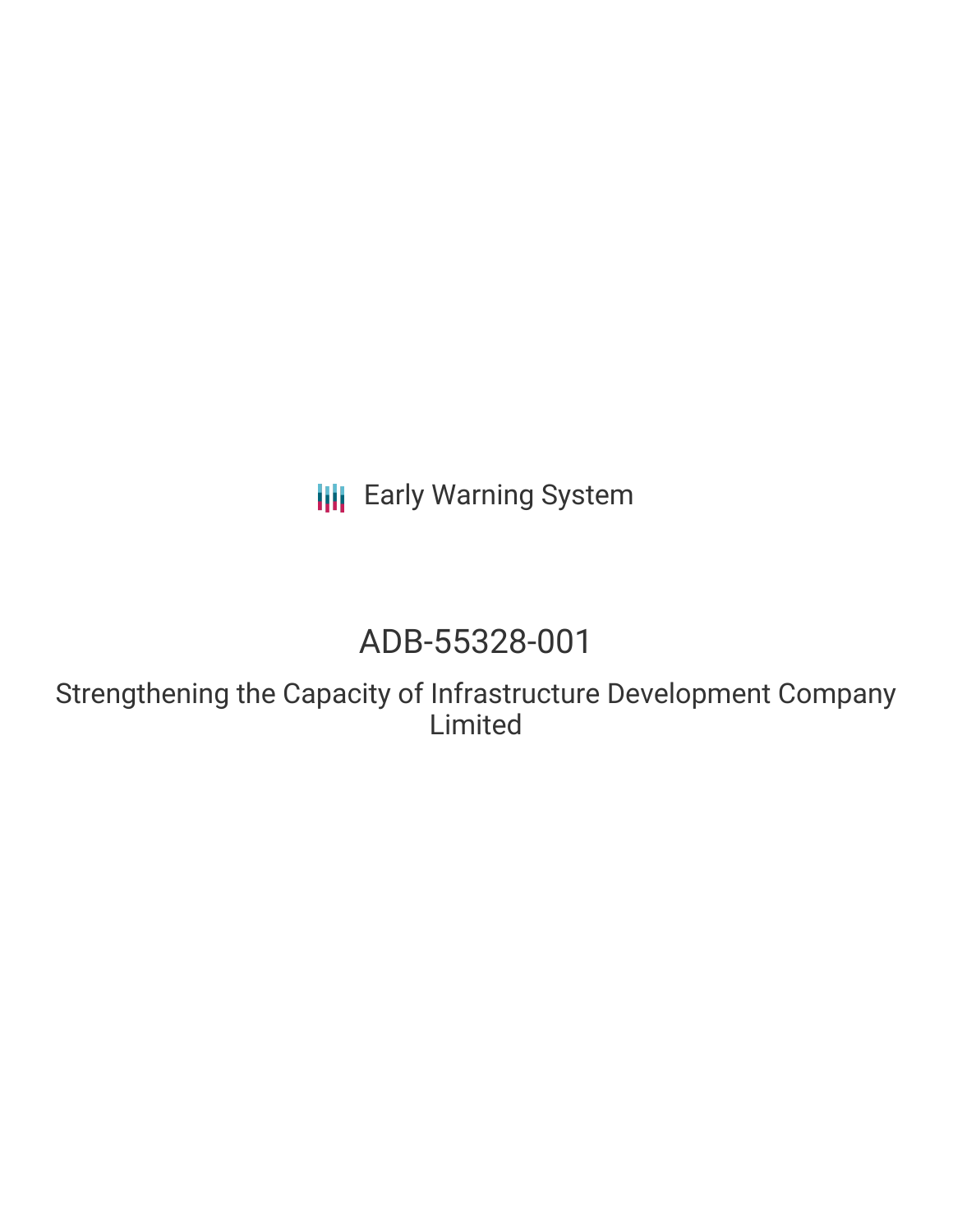

# **Quick Facts**

| <b>Countries</b>               | Bangladesh                                              |
|--------------------------------|---------------------------------------------------------|
| <b>Financial Institutions</b>  | Asian Development Bank (ADB)                            |
| <b>Status</b>                  | Approved                                                |
| <b>Bank Risk Rating</b>        |                                                         |
| <b>Voting Date</b>             | 2021-12-13                                              |
| <b>Borrower</b>                | People's Republic of Bangladesh                         |
| <b>Sectors</b>                 | Climate and Environment, Finance, Technical Cooperation |
| <b>Investment Amount (USD)</b> | $$0.75$ million                                         |
| <b>Grant Amount (USD)</b>      | $$0.75$ million                                         |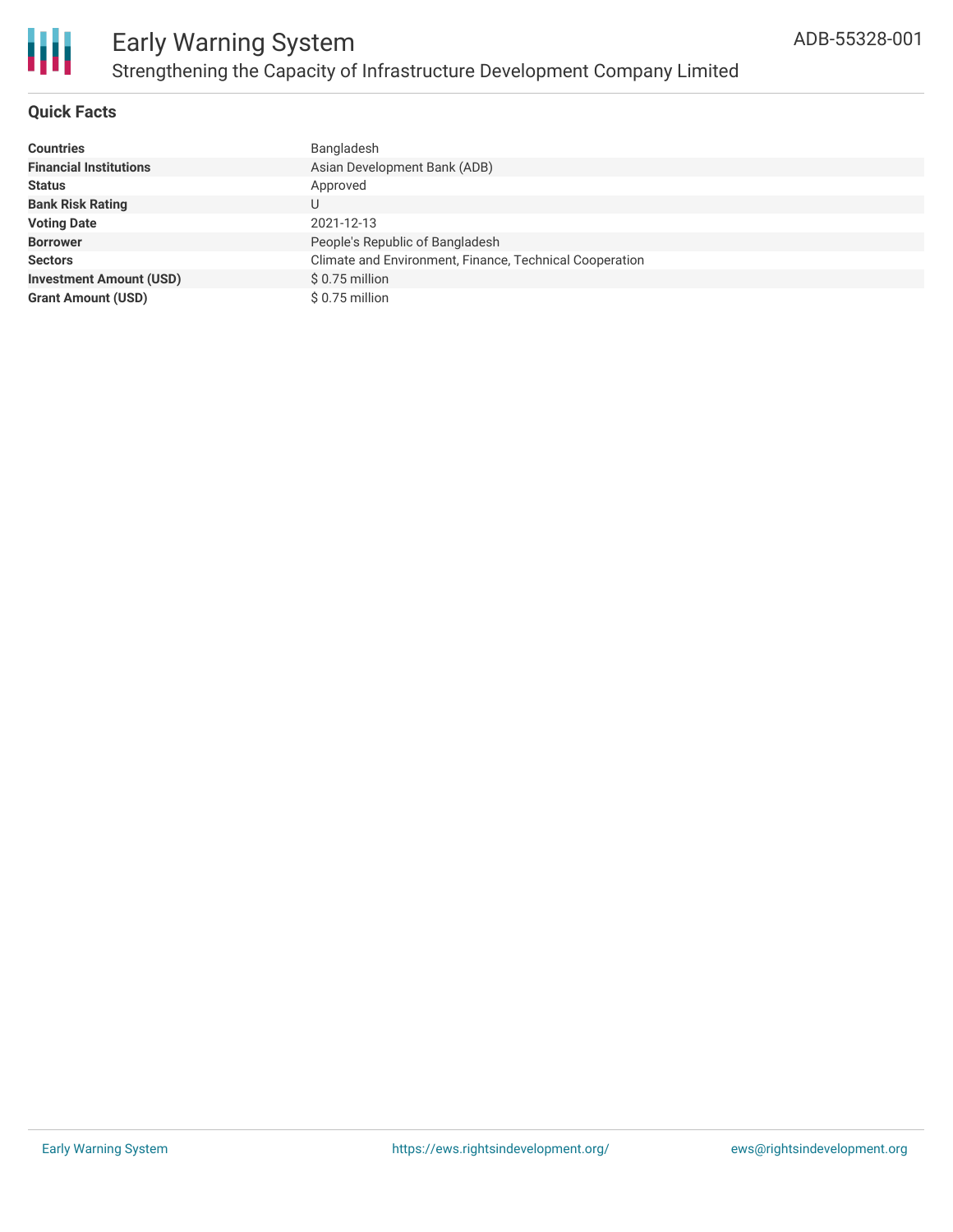

# **Project Description**

According to ADB documents, the knowledge and support technical assistance (TA) will support knowledge development and capacity building of the Infrastructure Development Company Limited (IDCOL), a public sector financing company mandated by the Government of Bangladesh to provide long-term financing of public-private partnership (PPP) projects. The TA will help lay the groundwork for the transformation of IDCOL into a more market-oriented entity, particularly by transforming its funding sources and capital structure and strengthening its risk management, business process automation, and portfolio diversification. The TA will also enable IDCOL to take a leadership role in facilitating climate finance in Bangladesh. The TA is included in the Bangladesh Indicative Country Pipeline and Monitoring Report (2022-2024).

### PROJECT RATIONALE AND LINKAGE TO COUNTRY/REGIONAL STRATEGY

Rapid economic growth has increased the demand for energy, transportation, and urban development. However, the infrastructure deficit remains a bottleneck and prevents the economy from reaching its full potential. Public-sector-driven infrastructure development is constrained by resource availability with the budget deficit, rising to 5.6% in 2020. Moreover, the coronavirus disease (COVID-19) pandemic has resulted in increasing fiscal pressure. The government has highlighted PPP as an important tool to mobilize private sector resources into infrastructure investments to supplement public investment and to achieve better value-for-money.

As part of its efforts to mainstream PPP, the government set up IDCOL in 1997 to address long-term funding challenges of infrastructure projects, especially PPP projects. Since then, it has become the leading domestic financial institution in catalyzing long-term funding and promoting private sector in investment in infrastructure projects. By December 2020, its outstanding loan and advances was at Taka (Tk) 79.1 billion, rising from Tk41.0 billion in 2016. Its shareholder equity grew to Tk9.2 billion from Tk6.0 billion in 2016. It is one of the few financial institutions that have the technical and managerial capacity to appraise, structure and execute infrastructure project financing in Bangladesh.

ADB has had a long-term engagement with IDCOL. Through Public Private Infrastructure Development Facility (PPIDF), PPDIF2 and Tranche 1 of PPIDF3, ADB provided \$535 million project financing. With the support of two ADB TAs, IDCOL has developed a PPP policy framework, set up a dedicated risk management unit led by senior officers, established a corporate recovery unit, formulated a corporate strategy with a focus on infrastructure investment and advisory services, strengthened ICT capacity and compliances, and developed a capable social and environmental safeguard team. Currently, IDCOL is led by a strong 8 person Board including independent directors and staffed with experienced executives and professionals. With its rapid growth in operations and enhanced capacities, IDCOL is ready to take major steps to become more effective in achieving its missions, with ADB's support.

First, IDCOL remains a state-owned institution, relying on multilateral loans, guaranteed by the government. As of December 2019, the outstanding amount of multilateral loans stood at Tk75.5 billion (ADB's share is 39%). With its growing operations and stronger capacity, IDCOL is considering diversifying its funding sources gradually. Funds can be raised in the capital market, either through a combination of domestic and international bond issuances, potentially a green bond issuance, partially guaranteed by ADB or through an offshore-taka linked bond. Tapping the capital markets will help IDCOL improve its long-term financial sustainability and adopt good practices in project appraisal, risk management, and corporate governance. Furthermore, IDCOL will be encouraged to adopt global Green Bond framework in its investment.

Second, IDCOL needs to strengthen its capital base to ensure long-term sustainability and to support its expanding operations. One of the options is to bring on board a strategic partner, possibly an international infrastructure financing company or a development financial institution. This will not only strengthen IDCOL's capital base, but also provide IDCOL access to international project appraisal systems and processes, management know-how, improved risk management and corporate governance practices. This will also establish a good precedence in the reform of the State-Owned Enterprises in Bangladesh.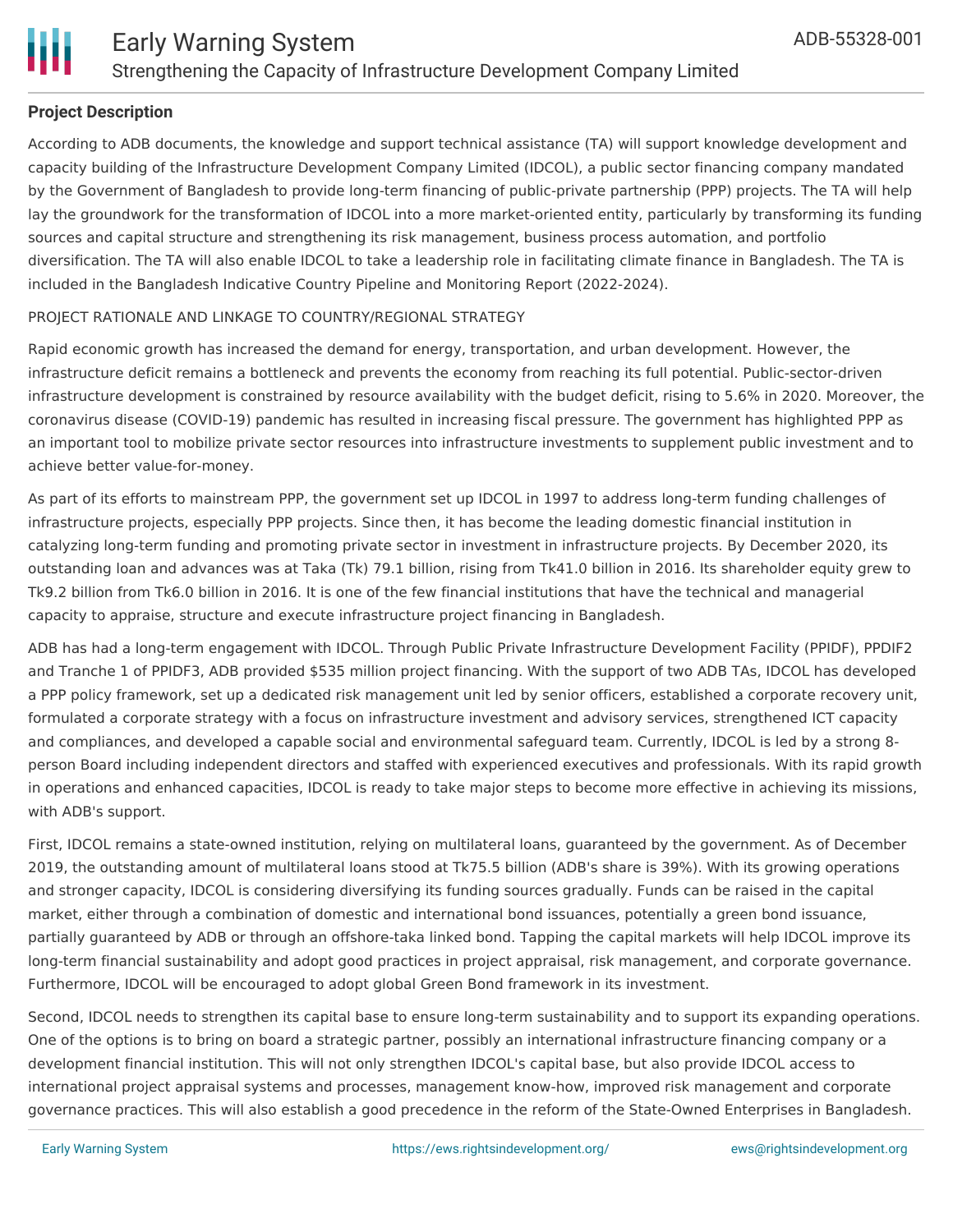

#### **Investment Description**

Asian Development Bank (ADB)

The TA amounts to \$750,000 which will be financed on a grant basis by ADB's Technical Assistance Special Fund (TASF 7). IDCOL will provide counterpart support in the form of counterpart staff, office accommodation, office supplies, and other inkind contributions. The TA's support for climate mitigation totals \$120,000—and \$60,000 for climate adaptation—in the form of capacity enhancement, feasibility studies, and pipeline development.

### **Financial Intermediary**

Financial Intermediary: A commercial bank or financial institution that receives funds from a development bank. A financial intermediary then lends these funds to their clients (private actors) in the form of loans, bonds, guarantees and equity shares. Financial intermediaries include insurance, pension and equity funds. The direct financial relationship is between the development bank and the financial intermediary.

[Infrastructure](file:///actor/2961/) Development Company Limited (IDCOL) (Financial Intermediary)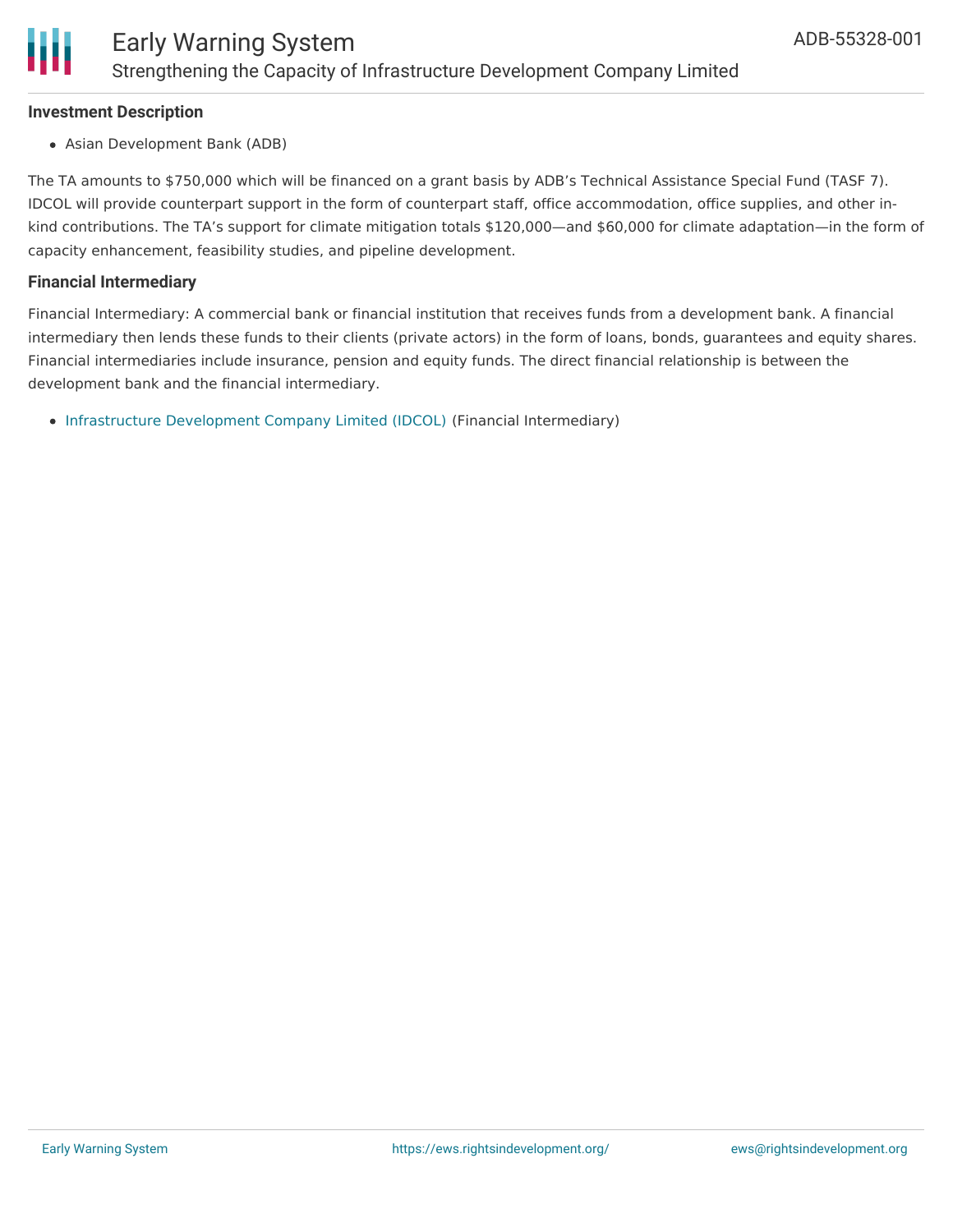

# **Contact Information**

| Responsible ADB Officer                          | Zhang, Dongdong                                                                                                                                |  |
|--------------------------------------------------|------------------------------------------------------------------------------------------------------------------------------------------------|--|
| Responsible ADB Department South Asia Department |                                                                                                                                                |  |
| Responsible ADB Division                         | Public Management, Financial Sector and Trade Division, SARD<br>Finance Division, MOF (EA)<br>Bangladesh Secretariat, Dhaka-1000<br>Bangladesh |  |
| <b>Executing Agencies</b>                        | Ministry of Finance<br>Economic Relations Division (ERD), MOF<br>Sher-e-Bangla Nagar, Dhaka 1207<br>Bangladesh                                 |  |

#### ACCESS TO INFORMATION

You can submit an information request for project information at: https://www.adb.org/forms/request-information-form

ADB has a two-stage appeals process for requesters who believe that ADB has denied their request for information in violation of its Access to Information Policy. You can learn more about filing an appeal at: https://www.adb.org/site/disclosure/appeals

#### ACCOUNTABILITY MECHANISM OF ADB

The Accountability Mechanism is an independent complaint mechanism and fact-finding body for people who believe they are likely to be, or have been, adversely affected by an Asian Development Bank-financed project. If you submit a complaint to the Accountability Mechanism, they may investigate to assess whether the Asian Development Bank is following its own policies and procedures for preventing harm to people or the environment. You can learn more about the Accountability Mechanism and how to file a complaint at: http://www.adb.org/site/accountability-mechanism/main.